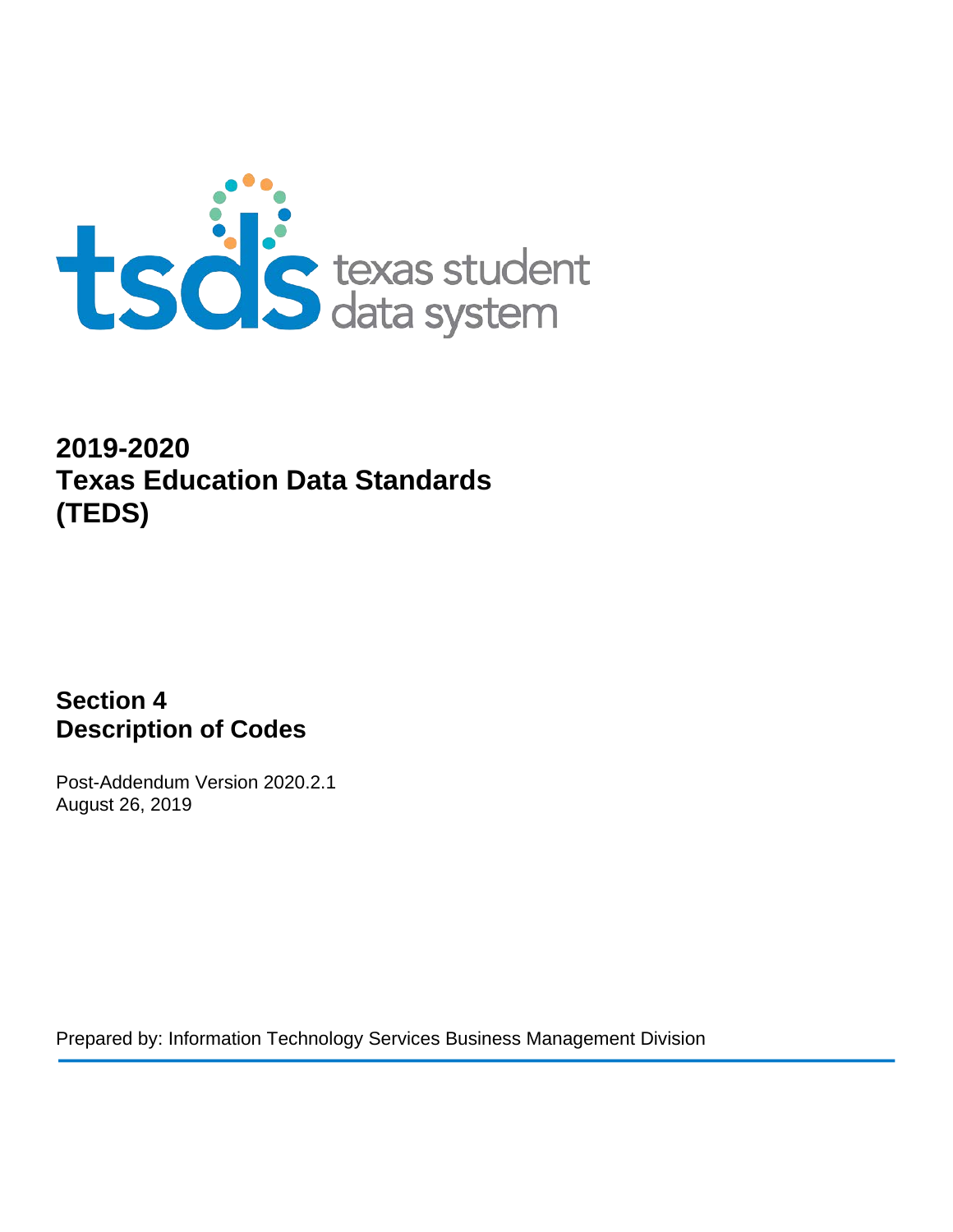# **DESCRIPTION OF CODES**

This section contains an alphabetical listing of the names of the code tables used with the data elements described in TEDS Sections 2 and 3. The code tables are arranged in code table ID number sequence.

The code tables translate the code values and explain the translations where necessary. A description of the information to be found in each code table is as follows.

| <b>Information</b> | <b>Description</b>                                                                                                        |
|--------------------|---------------------------------------------------------------------------------------------------------------------------|
| Code Table ID      | Code table reference number in the form                                                                                   |
|                    | • "C---" which represents the PEIMS Code Tables                                                                           |
|                    | • "DC---" which represents the TSDS Dashboard Code Tables                                                                 |
|                    | Note that some C--- code tables are used by TSDS collections and some DC--- code<br>tables are used by PEIMS collections. |
| Name               | Name of the code table                                                                                                    |
| <b>XML Name</b>    | XML name or tag for the data element as found in the XML schema                                                           |
| Date Issued        | Date the code was published                                                                                               |
| Date Updated       | Date of the last change to the code table                                                                                 |
| Code               | A string of characters which represents the translation                                                                   |
| Translation        | Meaning of the code                                                                                                       |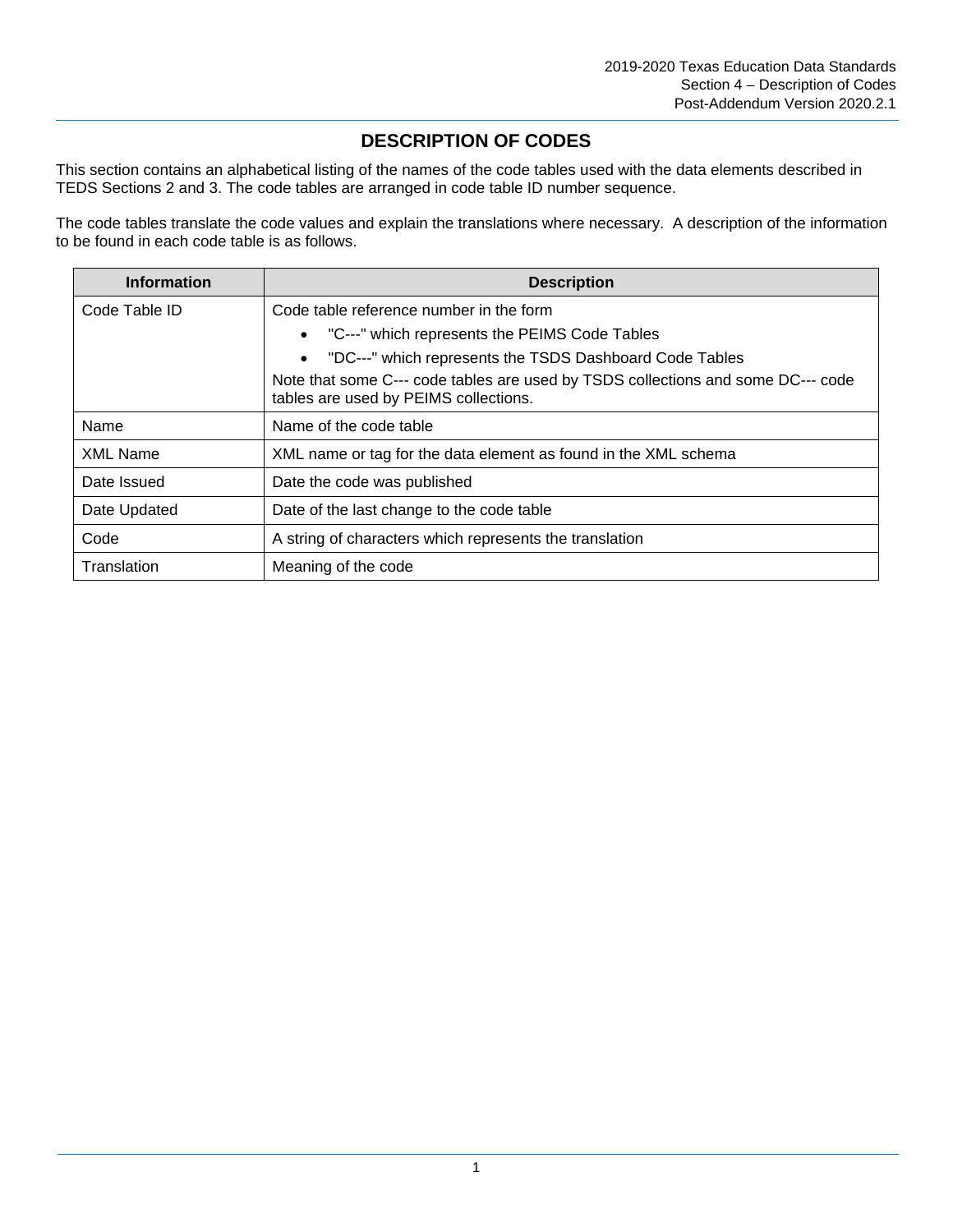| Code<br><b>Table ID</b> | <b>Name</b>                                                            | <b>XML Name</b>                                                                                                                                                                                                                            | <b>Date</b><br><b>Issued</b> | <b>Date</b><br><b>Updated</b> |
|-------------------------|------------------------------------------------------------------------|--------------------------------------------------------------------------------------------------------------------------------------------------------------------------------------------------------------------------------------------|------------------------------|-------------------------------|
| C061                    | LEP-INDICATOR-CODE                                                     | TX-LEPIndicatorType                                                                                                                                                                                                                        | 4/10/1989                    | 8/26/2019                     |
| Code                    |                                                                        | <b>Translation</b>                                                                                                                                                                                                                         |                              |                               |
| 0                       | Not LEP/English proficient (EP)                                        |                                                                                                                                                                                                                                            |                              |                               |
| $\mathbf{1}$            | Identified As LEP/English learner (EL)                                 |                                                                                                                                                                                                                                            |                              |                               |
| F                       | 89.1220(k).                                                            | Student Reclassified from LEP/English learner (EL) Status - Monitored 1 (M1) - student has met reclassification<br>criteria, is no longer classified as LEP/EL in PEIMS, is in his or her first year of monitoring as required by 19 TAC § |                              |                               |
| S                       | TAC §89.1220(k).                                                       | Student Reclassified from LEP/English learner (EL) Status - Monitored 2 (M2) - student has met reclassification<br>criteria, is no longer classified as LEP/EL in PEIMS, is in his or her second year of monitoring as required by 19      |                              |                               |
| 3                       | $1111(b)(3)(B)$ .                                                      | Student Reclassified from LEP/English learner (EL) Status - Monitored 3 (M3) - student has met reclassification<br>criteria, is no longer classified as LEP/EL in PEIMS, is in his or her third year of monitoring as required by ESSA,    |                              |                               |
| 4                       | 1111(b)(3)(B).                                                         | Student Reclassified from LEP/English learner (EL) Status - Monitored 4 (M4) - student has met reclassification<br>criteria, is no longer classified as LEP/EL in PEIMS, is in his or her fourth year of monitoring as required by ESSA,   |                              |                               |
| 5                       | this status through the remainder of his or her school years in Texas. | Former LEP/EL Student (effective after fourth year of monitoring) - student has previously been identified as<br>LEP/EL, has met reclassification criteria, and has completed four years of monitoring. The student continues with         |                              |                               |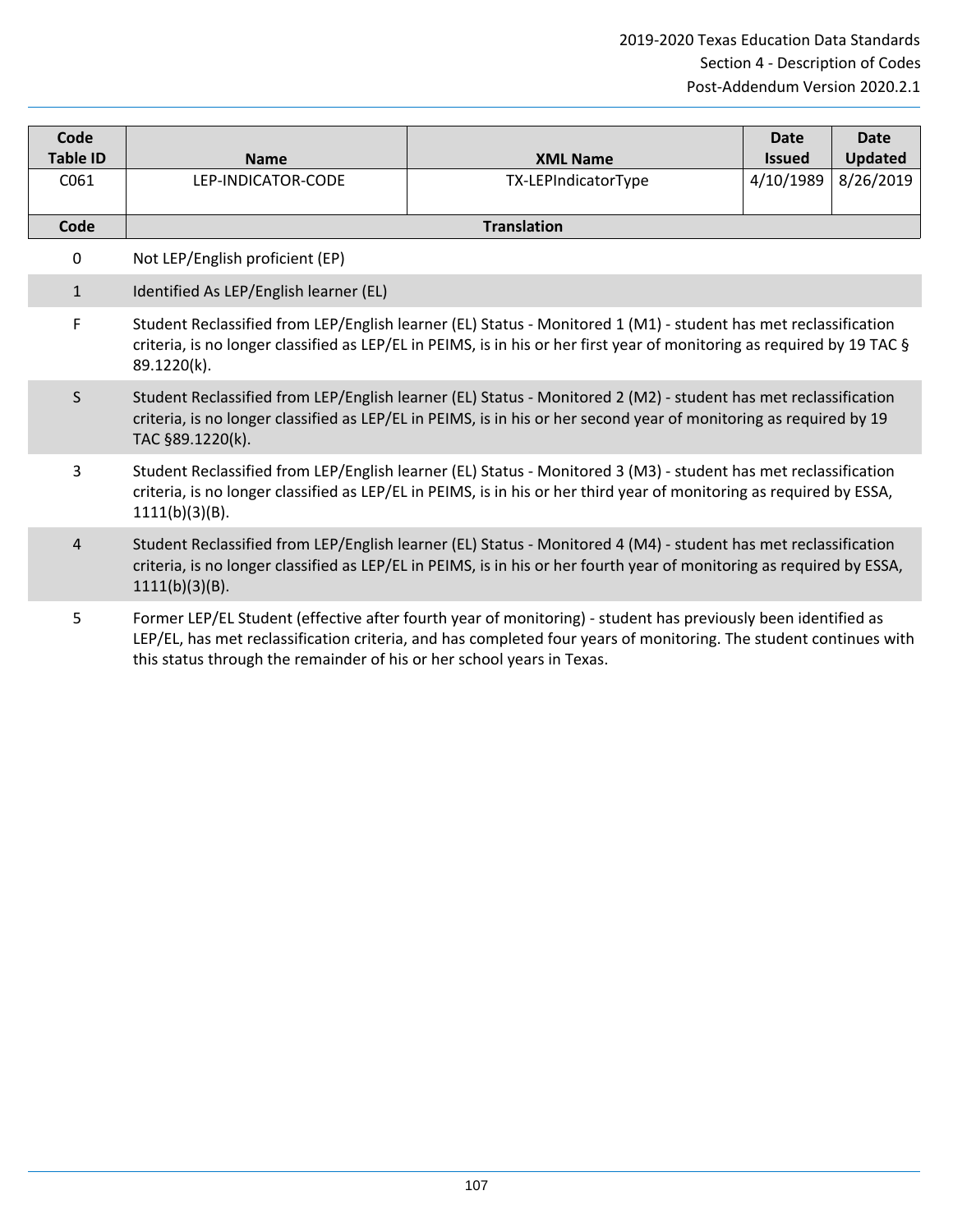| Code<br><b>Table ID</b> | <b>Name</b>                        | <b>XML Name</b>    | <b>Date</b><br><b>Issued</b> | <b>Date</b><br>Updated |
|-------------------------|------------------------------------|--------------------|------------------------------|------------------------|
| C092                    | LANGUAGE-CODE                      | TX-LanguageType    | 4/10/1989                    | 3/1/2017               |
| Code                    |                                    | <b>Translation</b> |                              |                        |
| 01                      | Spanish                            |                    |                              |                        |
| 02                      | Vietnamese                         |                    |                              |                        |
| 03                      | Laotian (Lao)                      |                    |                              |                        |
| 04                      | Cambodian (Khmer)                  |                    |                              |                        |
| 06                      | Korean                             |                    |                              |                        |
| 07                      | Japanese                           |                    |                              |                        |
| 08                      | French                             |                    |                              |                        |
| 09                      | German                             |                    |                              |                        |
| 98                      | English                            |                    |                              |                        |
| 99                      | Other languages                    |                    |                              |                        |
| 1A                      | Afrikaans (Taal)                   |                    |                              |                        |
| 1B                      | Akan (Fante, Asante)               |                    |                              |                        |
| 1 <sup>C</sup>          | Albanian, Gheg (Kossovo/Macedonia) |                    |                              |                        |
| 1D                      | Albanian, Tosk (Albania)           |                    |                              |                        |
| 1E                      | Algonquin                          |                    |                              |                        |
| 1F                      | Amharic                            |                    |                              |                        |
| 1 <sub>G</sub>          | Apache                             |                    |                              |                        |
| 1H                      | Arabic                             |                    |                              |                        |
| 11                      | Armenian                           |                    |                              |                        |
| $1J$                    | Assyrian (Syriac, Aramaic)         |                    |                              |                        |
| 1K                      | <b>Balinese</b>                    |                    |                              |                        |
| 1L                      | Bengali                            |                    |                              |                        |
| 1M                      | Bosnian                            |                    |                              |                        |
| $1N$                    | Bulgarian                          |                    |                              |                        |
| 10                      | <b>Burmese</b>                     |                    |                              |                        |
| $1{\sf P}$              | Cantonese (Chinese)                |                    |                              |                        |
| 1Q                      | Cebuano (Visayan)                  |                    |                              |                        |
| $1R$                    | Chamorro                           |                    |                              |                        |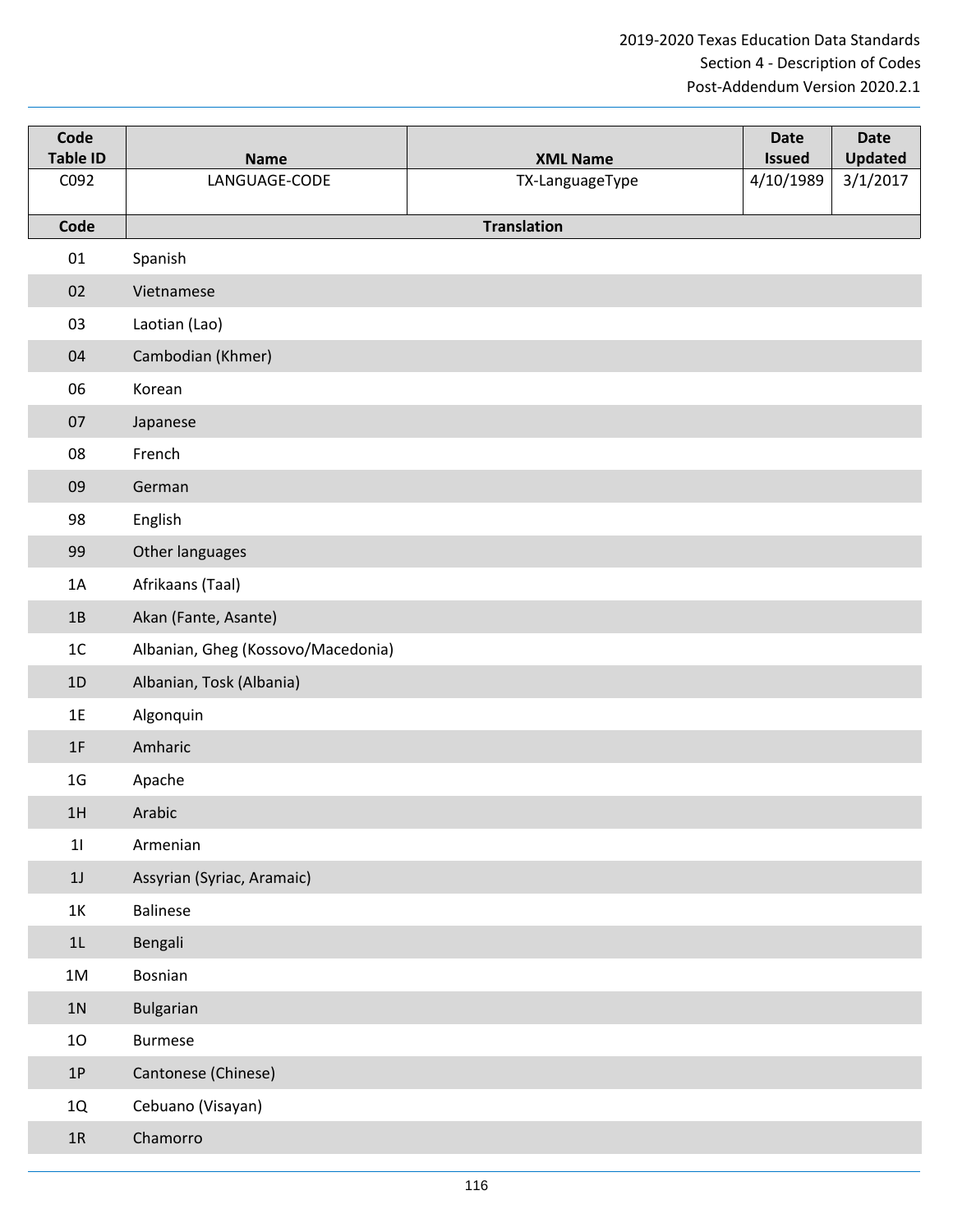| Code<br><b>Table ID</b> | <b>Name</b>                | <b>XML Name</b>    | <b>Date</b><br><b>Issued</b> | <b>Date</b><br><b>Updated</b> |
|-------------------------|----------------------------|--------------------|------------------------------|-------------------------------|
| C092                    | LANGUAGE-CODE              | TX-LanguageType    | 4/10/1989                    | 3/1/2017                      |
| Code                    |                            | <b>Translation</b> |                              |                               |
| $1S$                    | Chaochow/Teochiu (Chinese) |                    |                              |                               |
| 1T                      | Cherokee                   |                    |                              |                               |
| 1U                      | Chippewa/Ojibawa/Ottawa    |                    |                              |                               |
| 1 <sub>V</sub>          | Choctaw                    |                    |                              |                               |
|                         |                            |                    |                              |                               |
| $1W$                    | Comanche                   |                    |                              |                               |
| 1X                      | Coushatta                  |                    |                              |                               |
| $1Y$                    | Creek                      |                    |                              |                               |
| 1Z                      | Croatian                   |                    |                              |                               |
| 2A                      | Crow                       |                    |                              |                               |
| 2B                      | Czech                      |                    |                              |                               |
| 2C                      | Danish                     |                    |                              |                               |
| 2D                      | Dard                       |                    |                              |                               |
| 2E                      | Dutch/Flemish              |                    |                              |                               |
| 2F                      | Efik                       |                    |                              |                               |
| 2G                      | Eskimo                     |                    |                              |                               |
| 2H                      | Estonian                   |                    |                              |                               |
| 21                      | Ethiopic                   |                    |                              |                               |
| 2J                      | Ewe                        |                    |                              |                               |
| 2K                      | Farsi (Persian)            |                    |                              |                               |
| 2L                      | Finnish                    |                    |                              |                               |
| 2M                      | Fukien/Hokkien (Chinese)   |                    |                              |                               |
| 2N                      | Gaelic (Irish)             |                    |                              |                               |
| 20                      | Gaelic (Scottish)          |                    |                              |                               |
| 2P                      | Greek                      |                    |                              |                               |
| 2Q                      | Gujarati                   |                    |                              |                               |
| 2R                      | Guyanese                   |                    |                              |                               |
| 2S                      | Hainanese (Chinese)        |                    |                              |                               |
| 2T                      | Haitian-Creole             |                    |                              |                               |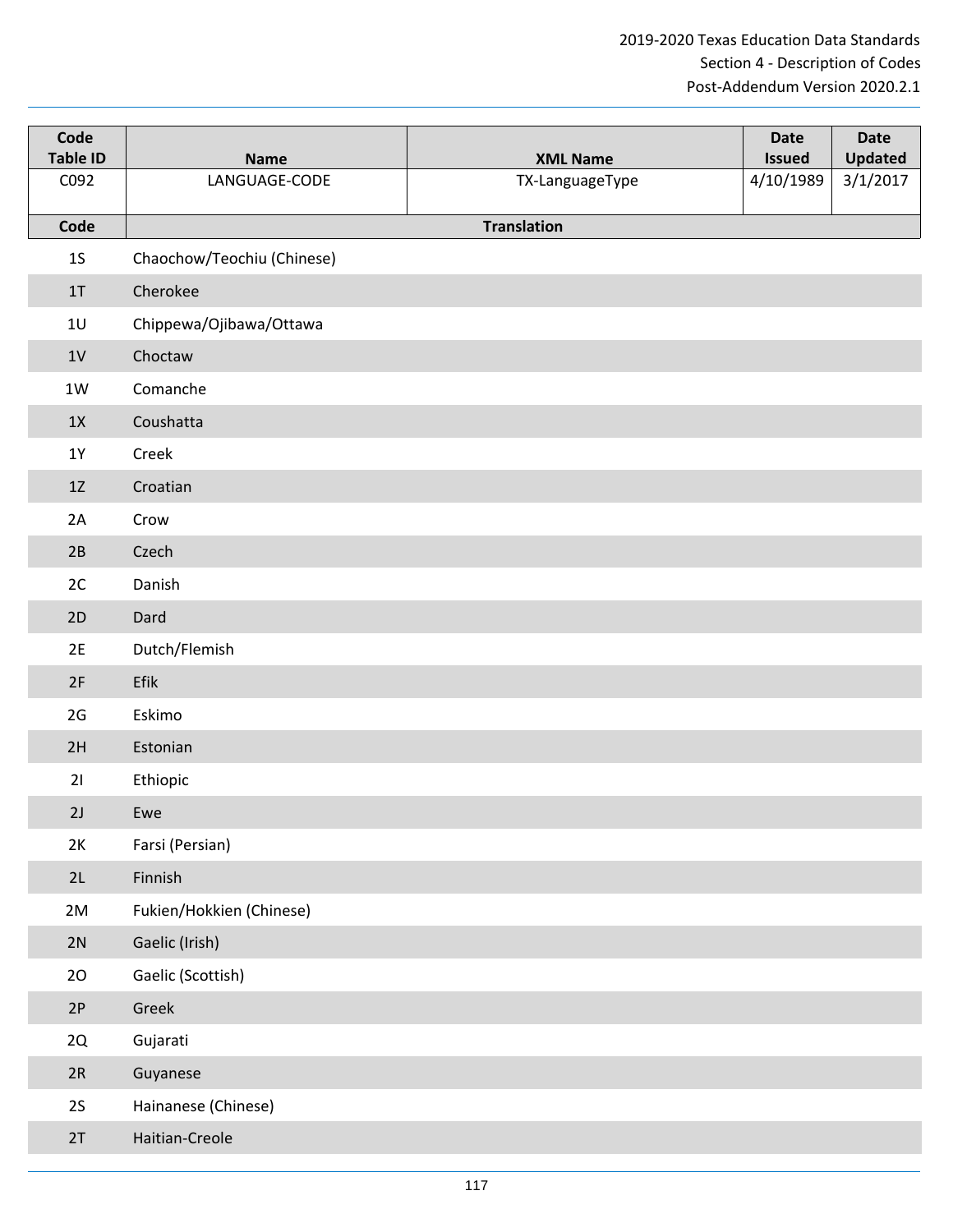| Code<br><b>Table ID</b> | <b>Name</b>          | <b>XML Name</b>    | <b>Date</b><br><b>Issued</b> | <b>Date</b><br><b>Updated</b> |
|-------------------------|----------------------|--------------------|------------------------------|-------------------------------|
| C092                    | LANGUAGE-CODE        | TX-LanguageType    | 4/10/1989                    | 3/1/2017                      |
| Code                    |                      | <b>Translation</b> |                              |                               |
| 2U                      | Hakka (Chinese)      |                    |                              |                               |
| 2V                      | Hausa                |                    |                              |                               |
| 2W                      | Hebrew               |                    |                              |                               |
| 2X                      | Hindi                |                    |                              |                               |
| 2Y                      | Hmong                |                    |                              |                               |
| 2Z                      | Hopi                 |                    |                              |                               |
| 3A                      | Hungarian            |                    |                              |                               |
| 3B                      | Ibo/Igbo             |                    |                              |                               |
| 3C                      | Icelandic            |                    |                              |                               |
| 3D                      | Ilonggo (Hiligaynon) |                    |                              |                               |
| 3E                      | Indonesian           |                    |                              |                               |
| 3F                      | Italian              |                    |                              |                               |
| 3G                      | Kache (Kaje, Jju)    |                    |                              |                               |
| 3H                      | Kannada (Kanarese)   |                    |                              |                               |
| 31                      | Kanuri               |                    |                              |                               |
| 3J                      | Kashmiri             |                    |                              |                               |
| 3K                      | Kickapoo             |                    |                              |                               |
| 3L                      | Konkani              |                    |                              |                               |
| 3M                      | Kpelle               |                    |                              |                               |
| 3N                      | Krio                 |                    |                              |                               |
| $30$                    | Kurdish              |                    |                              |                               |
| 3P                      | Kwa                  |                    |                              |                               |
| 3Q                      | Latvian              |                    |                              |                               |
| $3R$                    | Lingala              |                    |                              |                               |
| 35 <sub>o</sub>         | Lithuanian           |                    |                              |                               |
| 3T                      | Luganda              |                    |                              |                               |
| 3U                      | Lunda                |                    |                              |                               |
| 3V                      | Luyia (Luhya)        |                    |                              |                               |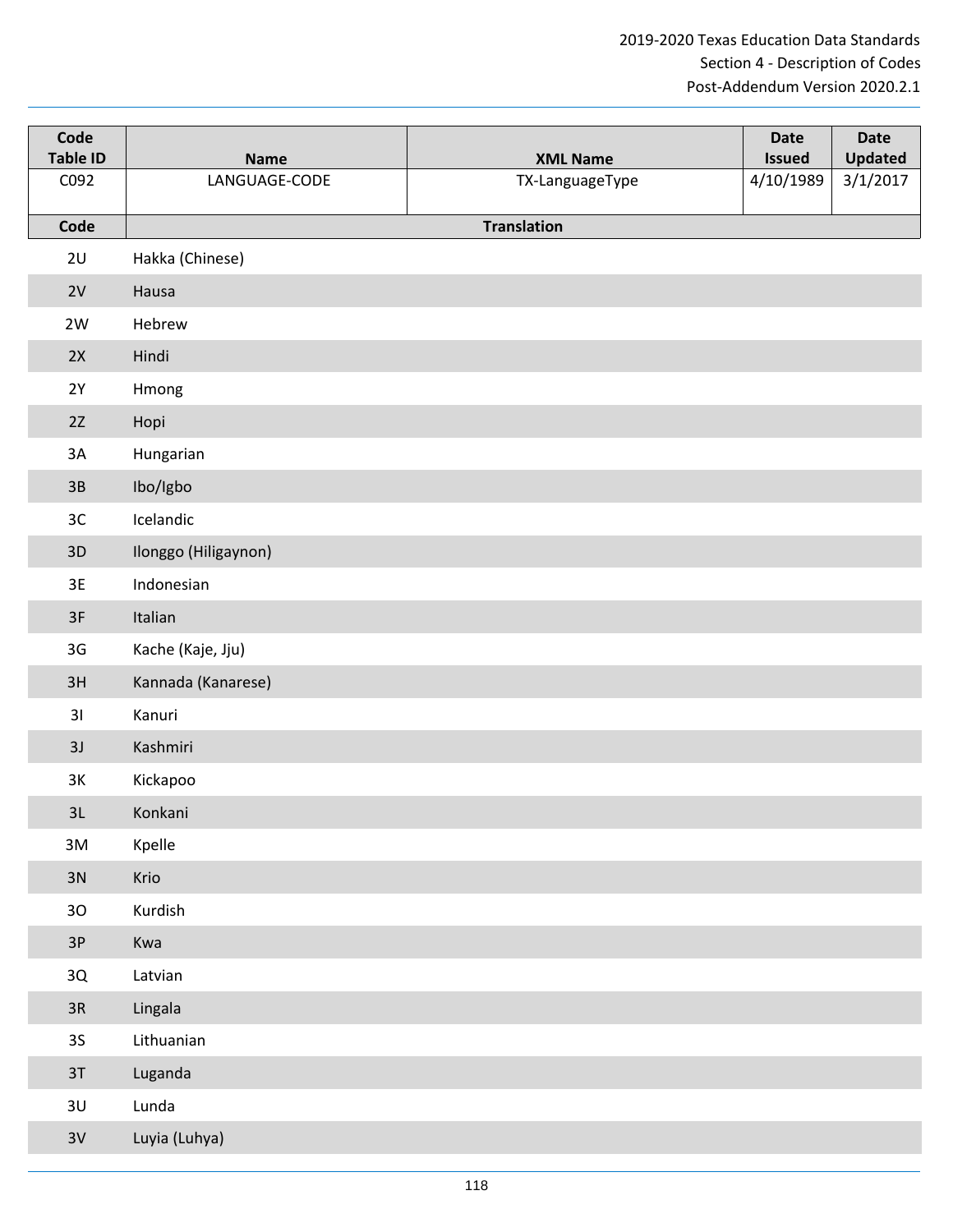| Code<br><b>Table ID</b> | <b>Name</b>        | <b>XML Name</b>    | <b>Date</b><br><b>Issued</b> | <b>Date</b><br><b>Updated</b> |
|-------------------------|--------------------|--------------------|------------------------------|-------------------------------|
| C092                    | LANGUAGE-CODE      | TX-LanguageType    | 4/10/1989                    | 3/1/2017                      |
| Code                    |                    | <b>Translation</b> |                              |                               |
| 3W                      | Macedonian         |                    |                              |                               |
| 3X                      | Malay              |                    |                              |                               |
| $3Y$                    | Malayalam          |                    |                              |                               |
| 3Z                      | Maltese            |                    |                              |                               |
| 4A                      | Mandarin (Chinese) |                    |                              |                               |
| 4B                      | Mande              |                    |                              |                               |
| 4C                      | Marathi            |                    |                              |                               |
| 4D                      | Menominee          |                    |                              |                               |
| 4E                      | Mien (Yao)         |                    |                              |                               |
| 4F                      | Navajo             |                    |                              |                               |
| 4G                      | Nepali             |                    |                              |                               |
| 4H                      | Norwegian          |                    |                              |                               |
| 4 <sub>l</sub>          | Okinawan           |                    |                              |                               |
| 4J                      | Oneida             |                    |                              |                               |
| $4\mathrm{K}$           | Oriya              |                    |                              |                               |
| 4L                      | Orri (Oring)       |                    |                              |                               |
| 4M                      | Pampangan          |                    |                              |                               |
| 4N                      | Panjabi (Punjabi)  |                    |                              |                               |
| 40                      | Pashto (Pushto)    |                    |                              |                               |
| $4P$                    | Pilipino (Tagalog) |                    |                              |                               |
| 4Q                      | Pima               |                    |                              |                               |
| $4R$                    | Polish             |                    |                              |                               |
| $4S$                    | Portuguese         |                    |                              |                               |
| $4\mathsf{T}$           | Pueblo             |                    |                              |                               |
| 4 <sub>U</sub>          | Romanian           |                    |                              |                               |
| $4\mathrm{V}$           | Romany (Gypsy)     |                    |                              |                               |
| 4W                      | Russian            |                    |                              |                               |
| $4\mathrm{\mathsf{X}}$  | Samoan             |                    |                              |                               |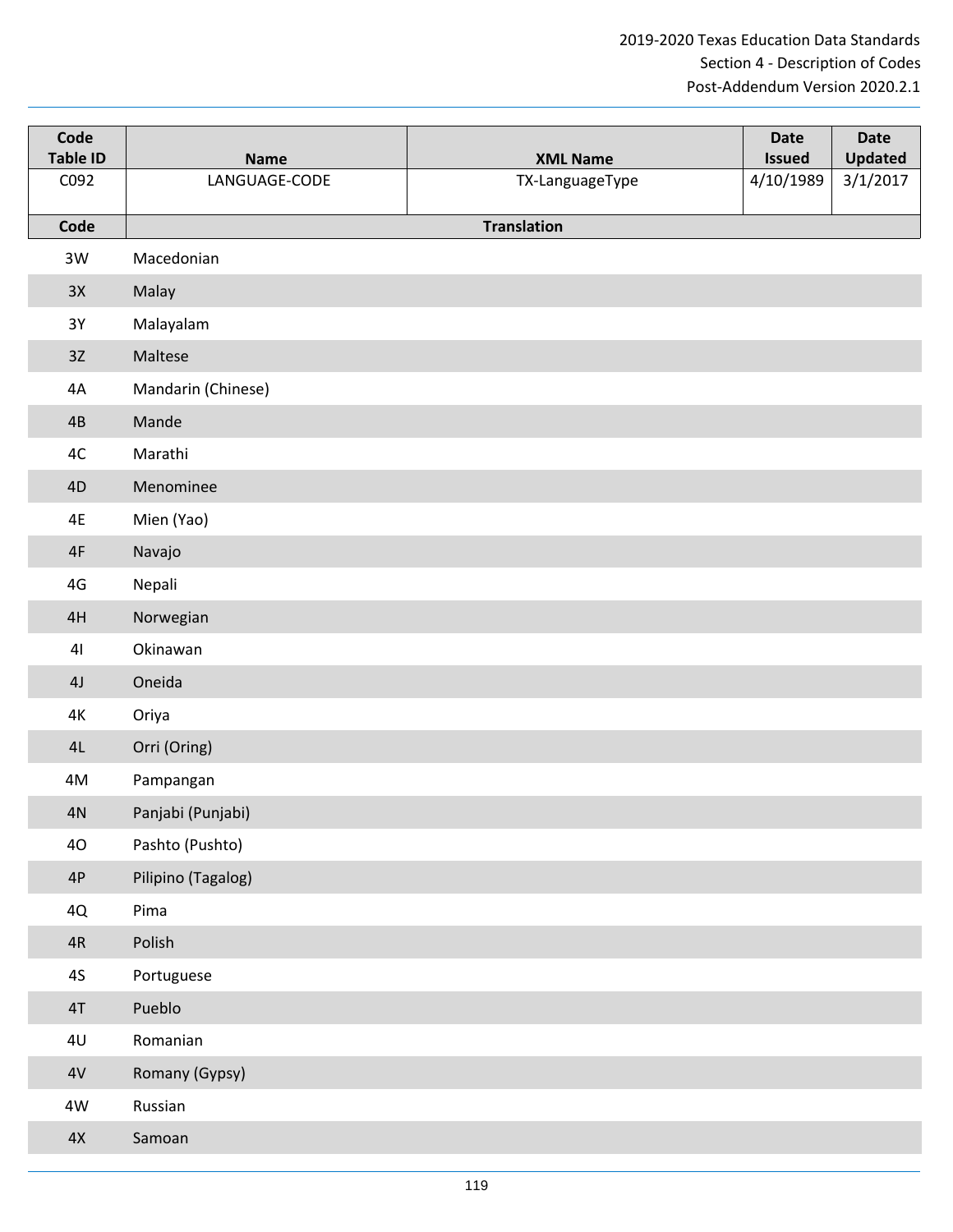| Code<br><b>Table ID</b> | <b>Name</b>                          | <b>XML Name</b>    | <b>Date</b><br><b>Issued</b> | <b>Date</b><br><b>Updated</b> |
|-------------------------|--------------------------------------|--------------------|------------------------------|-------------------------------|
| C092                    | LANGUAGE-CODE                        | TX-LanguageType    | 4/10/1989                    | 3/1/2017                      |
| Code                    |                                      | <b>Translation</b> |                              |                               |
| 4Y                      | Serbian                              |                    |                              |                               |
| 4Z                      | Shanghai (Chinese)                   |                    |                              |                               |
| 5A                      | Shona                                |                    |                              |                               |
| 5B                      | Sikkimese                            |                    |                              |                               |
| 5C                      | Sindhi                               |                    |                              |                               |
| <b>5D</b>               | Sinhalese (Sri Lanka)                |                    |                              |                               |
| <b>5E</b>               | Sioux (Dakota)                       |                    |                              |                               |
| 5F                      | Slavic                               |                    |                              |                               |
| $5G$                    | Slovenian (Slovene)                  |                    |                              |                               |
| 5H                      | Somali                               |                    |                              |                               |
| 51                      | Sotho                                |                    |                              |                               |
| 5J                      | Swahili                              |                    |                              |                               |
| 5K                      | Swedish                              |                    |                              |                               |
| 5L                      | Taiwanese/Formosan/Min Nan (Chinese) |                    |                              |                               |
| 5M                      | Tamil                                |                    |                              |                               |
| 5N                      | Telugu (Telegu)                      |                    |                              |                               |
| 50                      | Thai                                 |                    |                              |                               |
| 5P                      | Tibetan                              |                    |                              |                               |
| 5Q                      | Tigrinya                             |                    |                              |                               |
| $5R$                    | Tiwa                                 |                    |                              |                               |
| <b>5S</b>               | Tuluau                               |                    |                              |                               |
| 5T                      | Turkish                              |                    |                              |                               |
| 5U                      | Ukrainian                            |                    |                              |                               |
| 5V                      | Urdu                                 |                    |                              |                               |
| 5W                      | Welsh                                |                    |                              |                               |
| 5X                      | Winnebago                            |                    |                              |                               |
| <b>5Y</b>               | Yiddish                              |                    |                              |                               |
| 5Z                      | Yombe                                |                    |                              |                               |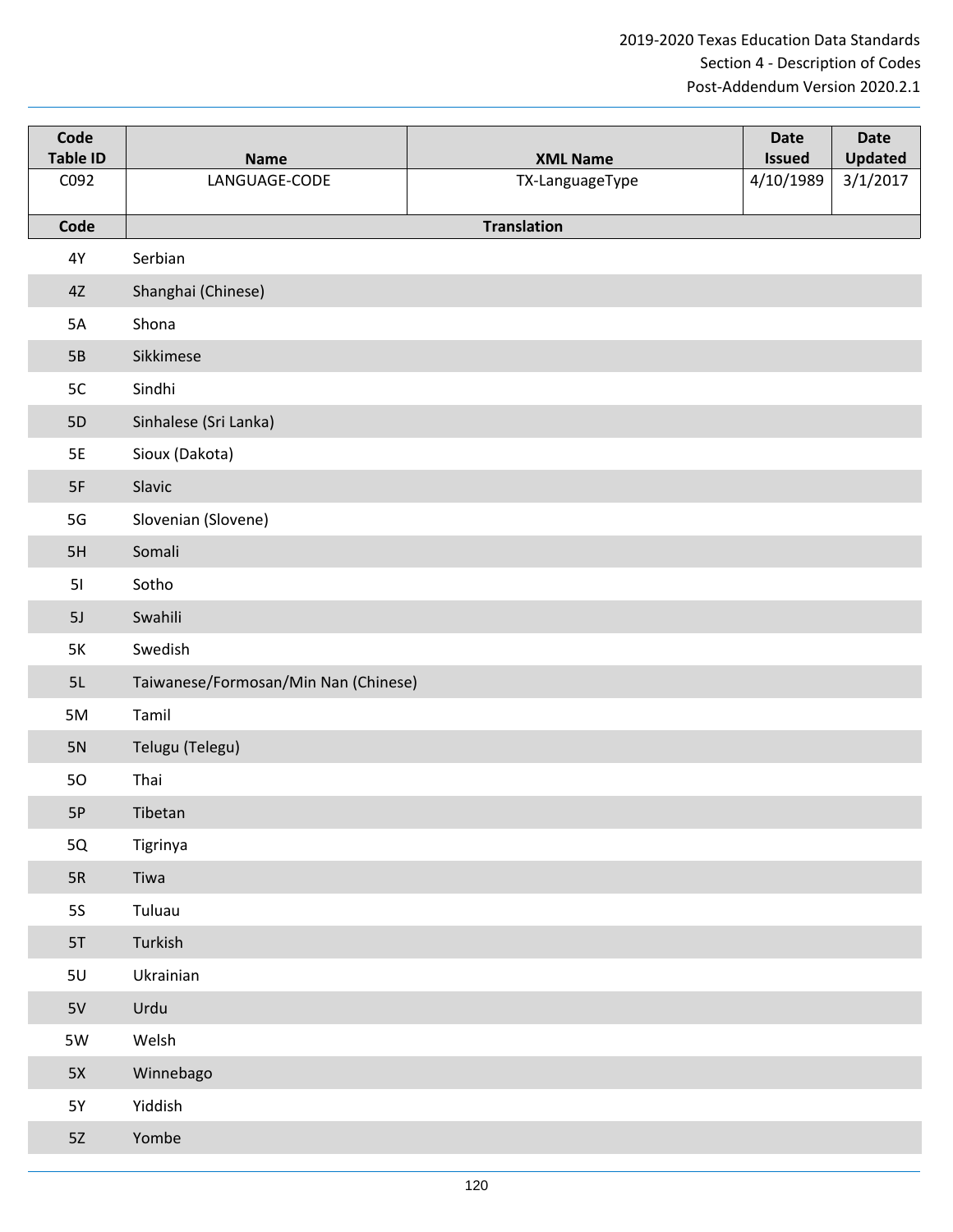| Code<br><b>Table ID</b> | <b>Name</b>   | <b>XML Name</b>    | <b>Date</b><br><b>Issued</b> | Date<br><b>Updated</b> |
|-------------------------|---------------|--------------------|------------------------------|------------------------|
| C092                    | LANGUAGE-CODE | TX-LanguageType    | 4/10/1989                    | 3/1/2017               |
| Code                    |               | <b>Translation</b> |                              |                        |

6A Yoruba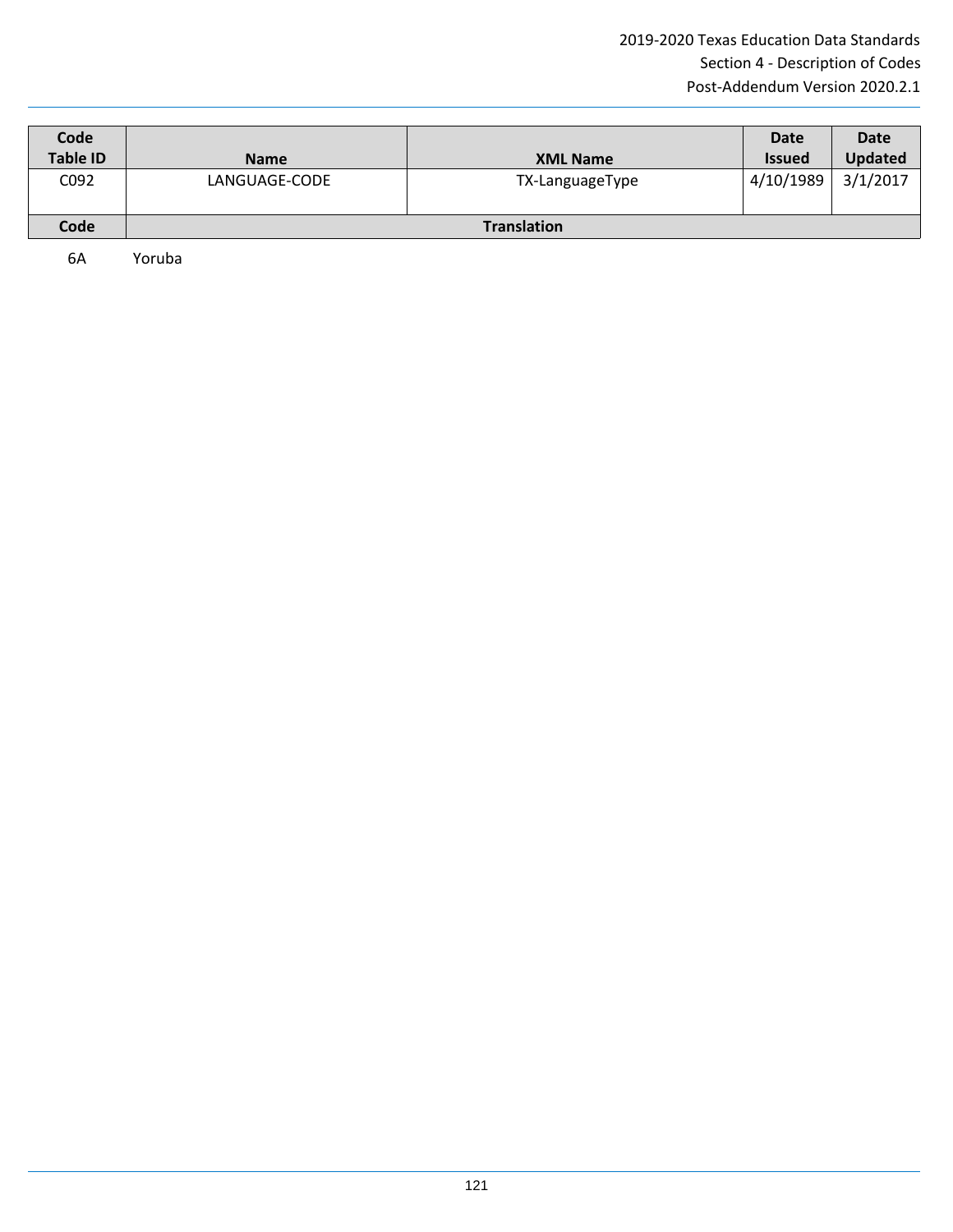| Code            |                          |                           | Date          | Date           |
|-----------------|--------------------------|---------------------------|---------------|----------------|
| <b>Table ID</b> | <b>Name</b>              | <b>XML Name</b>           | <b>Issued</b> | <b>Updated</b> |
| C093            | PARENTAL-PERMISSION-CODE | TX-ParentalPermissionType | 4/10/1989     | 8/26/2019      |
| Code            |                          | <b>Translation</b>        |               |                |

## **The following PARENTAL-PERMISSION-CODEs do not allow a student to generate TOTAL-ELIG-BILINGUAL/ESL-DAYS-PRESENT (E0938) or FLEX-ATTEND-TOTAL-BILINGUAL/ESL-DAYS-ELIGIBLE (E1050).**

#### 7 Parent Or Guardian Did Not Respond

8 Parent Or Guardian Was Not Contacted

- C Parent or guardian has denied placement of a LEP/English learner (EL) student in any and all special language programs (Bilingual program, ESL program)
- H Parent or guardian has requested placement of a non-LEP/English proficient (EP) student in the ESL program

**The following PARENTAL-PERMISSION-CODEs only allow a student to generate TOTAL-ELIG-BILINGUAL/ESL-DAYS-PRESENT (E0938) or FLEX-ATTEND-TOTAL-BILINGUAL/ESL-DAYS-ELIGIBLE (E1050) when they are participating in the Bilingual Dual Language Immersion/Two-Way program.**

- 3 Parent or guardian has requested placement of a non-LEP/English proficient (EP) student in the Bilingual program.
- G Parent or guardian has approved the placement of a reclassified non-LEP/English proficient (EP) student in a Bilingual or ESL program

**The following PARENTAL-PERMISSION-CODEs do allow a student to generate TOTAL-ELIG-BILINGUAL/ESL-DAYS-PRESENT (E0938) and FLEX-ATTEND-TOTAL-BILINGUAL/ESL-DAYS-ELIGIBLE (E1050).**

- A Parent or guardian has denied placement of a LEP/English learner (EL) student in the required Bilingual program, but has approved placement of a LEP/English learner (EL) student in the ESL program
- D Parent or guardian has approved placement of a LEP/English learner (EL) student in the Bilingual program
- E Parent or guardian has approved placement of a LEP/English learner (EL) student in the Bilingual program, but the LEA is implementing an alternative language program approved by the Texas Education Agency due to the LEAs submission of a Bilingual Education Exception for the current school year, per 19 TAC §89.1207
	- J Parent or guardian has approved the placement of a LEP/English learner (EL) student in the ESL program, but the LEA is implementing an alternative language program approved by the Texas Education Agency due to the LEAs submission of an ESL Waiver for the current school year, per 19 TAC §89.1207
	- K Parent or guardian has approved placement of a LEP/English learner (EL) student in the ESL program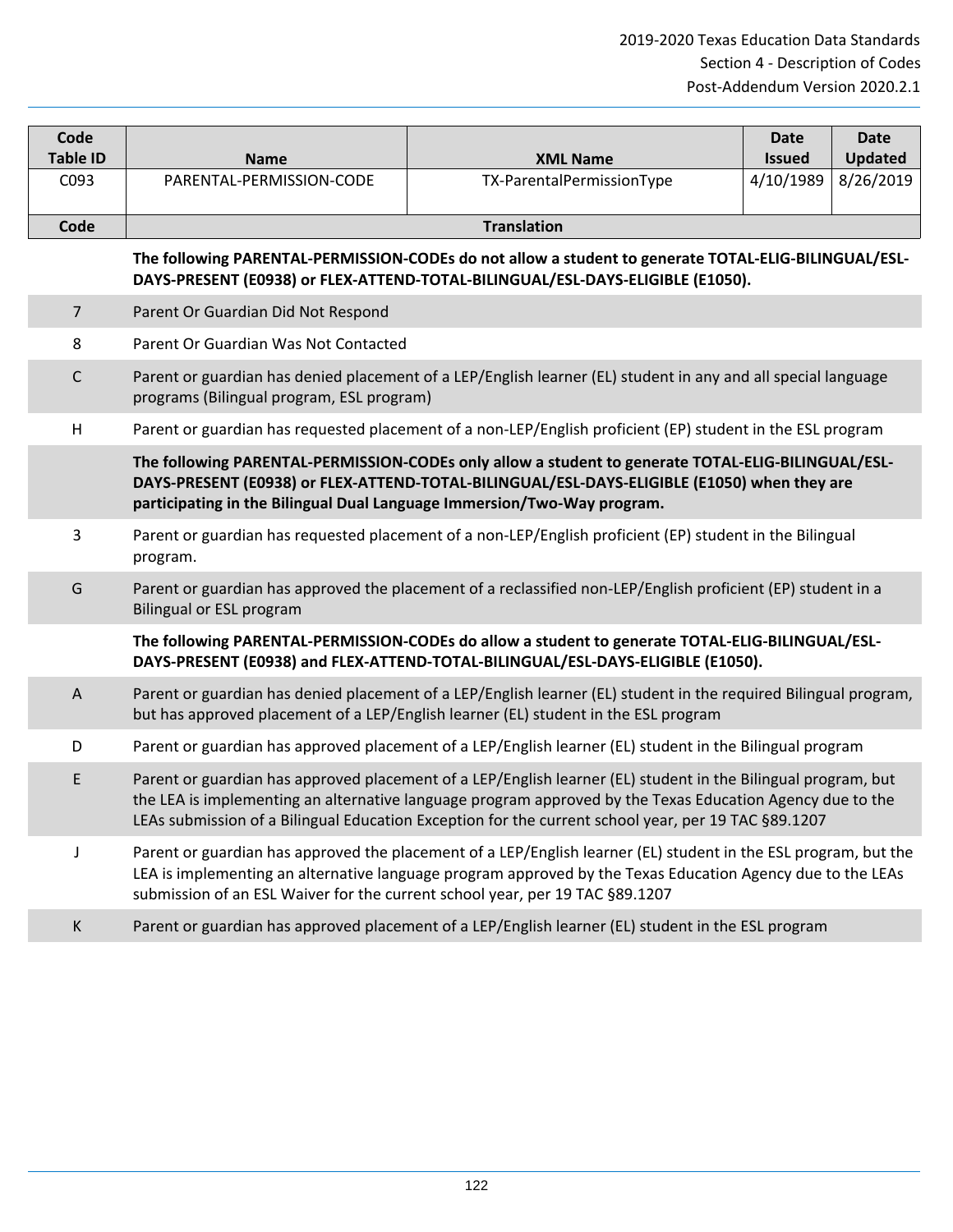| Code<br><b>Table ID</b> | <b>Name</b>                 | <b>XML Name</b>         | Date<br><b>Issued</b> | Date<br><b>Updated</b> |
|-------------------------|-----------------------------|-------------------------|-----------------------|------------------------|
| C175                    | BILINGUAL-PROGRAM-TYPE-CODE | TX-BilingualProgramType | 3/3/2008              | 3/1/2019               |
| Code                    |                             | <b>Translation</b>      |                       |                        |

## 0 Student does not participate in the bilingual education program

#### 2 Transitional Bilingual/Early Exit

 A bilingual program model in which students identified as LEP/English learners (EL) are served in both English and another language and are prepared to meet reclassification criteria to be successful in English-only instruction not earlier than two or later than five years after the student enrolls in school. Instruction in this program is delivered by a teacher appropriately certified in bilingual education under TEC, §29.061(b)(1), for the assigned grade level and content area.

#### 3 Transitional Bilingual/Late Exit

 A bilingual program model in which students identified as LEP/English learners (EL) are served in both English and another language and are prepared to meet reclassification criteria to be successful in English-only instruction not earlier than six or later than seven years after the student enrolls in school. Instruction in this program is delivered by a teacher appropriately certified in bilingual education under TEC, §29.061(b)(2), for the assigned grade level and content area.

#### 4 Dual Language Immersion/Two-Way

 A bilingual/biliteracy program model in which students identified as LEP/English learners (EL) are integrated with students proficient in English and are served in both English and another language and are prepared to meet reclassification criteria in order to be successful in English-only instruction not earlier than six or later than seven years after the student enrolls in school. Instruction provided in a language other than English in this program model is delivered by a teacher appropriately certified in bilingual education under TEC, §29.061, for the assigned grade level and content area. Instruction provided in English in this program model may be delivered either by a teacher appropriately certified in bilingual education or by a different teacher certified in ESL in accordance with TEC, §29.061, for the assigned grade level and content area.

# 5 Dual Language Immersion/One-Way

 A bilingual/biliteracy program model in which students identified as LEP/English learners (EL) are served in both English and another language and are prepared to meet reclassification criteria in order to be successful in English-only instruction not earlier than six or later than seven years after the student enrolls in school. Instruction provided in a language other than English in this program model is delivered by a teacher appropriately certified in bilingual education under TEC, §29.061. Instruction provided in English in this program model may be delivered either by a teacher appropriately certified in bilingual education or by a different teacher certified in ESL in accordance with TEC, §29.061.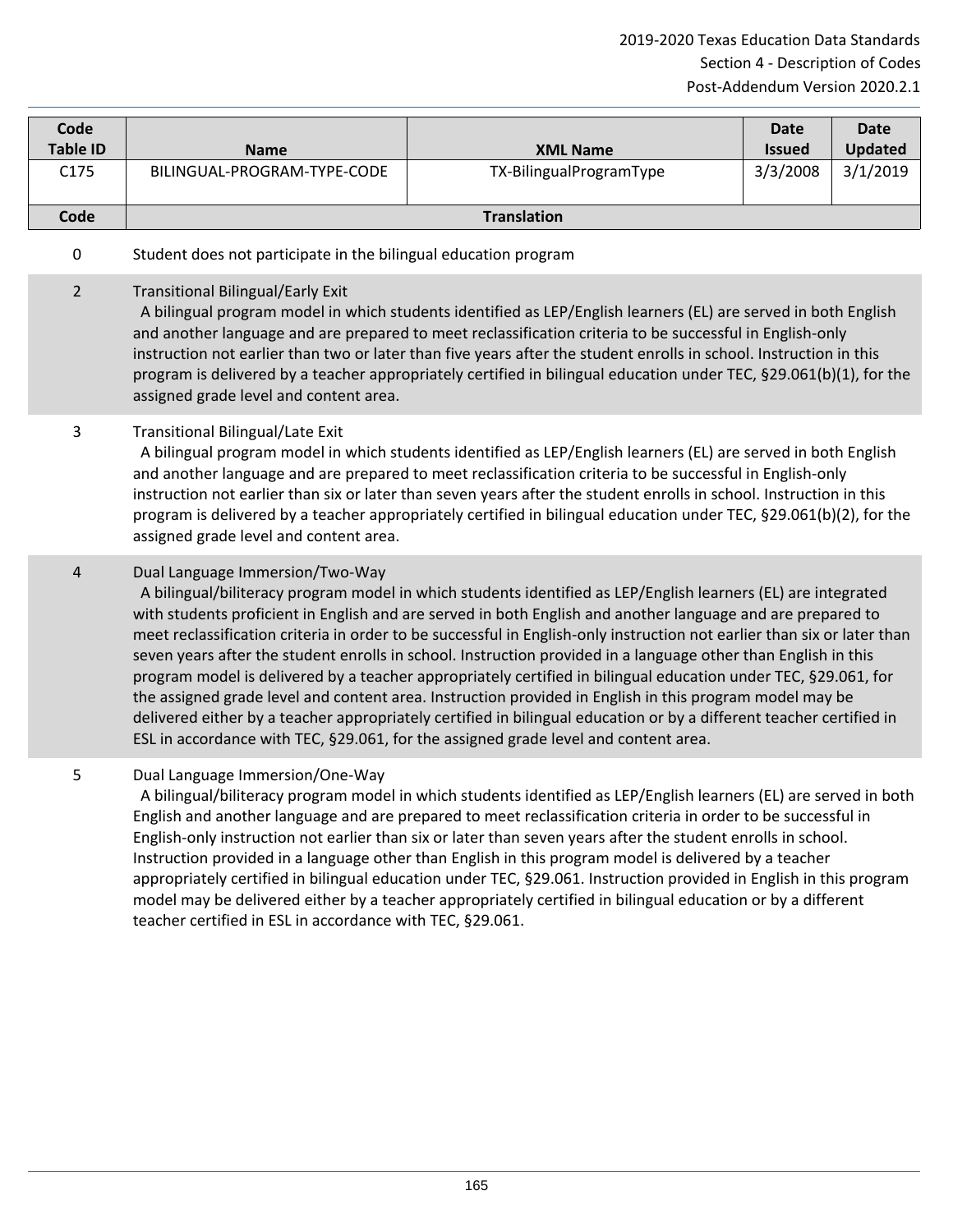| Code<br><b>Table ID</b> | <b>Name</b>           | <b>XML Name</b>    | <b>Date</b><br><b>Issued</b> | <b>Date</b><br><b>Updated</b> |
|-------------------------|-----------------------|--------------------|------------------------------|-------------------------------|
| C176                    | ESL-PROGRAM-TYPE-CODE | TX-ESLProgramType  | 3/3/2008                     | 3/1/2019                      |
| Code                    |                       | <b>Translation</b> |                              |                               |

# 0 Student Does Not Participate In The English As A Second Language (ESL) Program

# 2 English As a Second Language/Content-Based

 An English acquisition program that serves students identified as LEP/English learners (EL) through English instruction by a teacher appropriately certified in ESL under TEC, §29.061(c), through English language arts and reading, mathematics, science, and social studies. The goal of content-based ESL is for English learners to attain full proficiency in English in order to participate equitably in school. This model targets English language development through academic content instruction that is linguistically and culturally responsive in English language arts and reading, mathematics, science, and social studies. English Proficient (EP) students may also participate in this program with parental permission, but they are not eligible for generating Bilingual Education Allotment (BEA) funds.

3 English As A Second Language/Pull-Out

 An English acquisition program that serves students identified as LEP/English learners (EL) through English instruction provided by an appropriately certified ESL teacher under the TEC, §29.061(c), through English language arts and reading. The goal of ESL pull-out is for English learners to attain full proficiency in English in order to participate equitably in school. This model targets English language development through academic content instruction that is linguistically and culturally responsive in English language arts and reading. Instruction shall be provided by the ESL teacher in a pull-out or inclusionary delivery model. English proficient (EP) students may also participate in this program with parental permission, but they are not eligible for generating Bilingual Education Allotment (BEA) funds.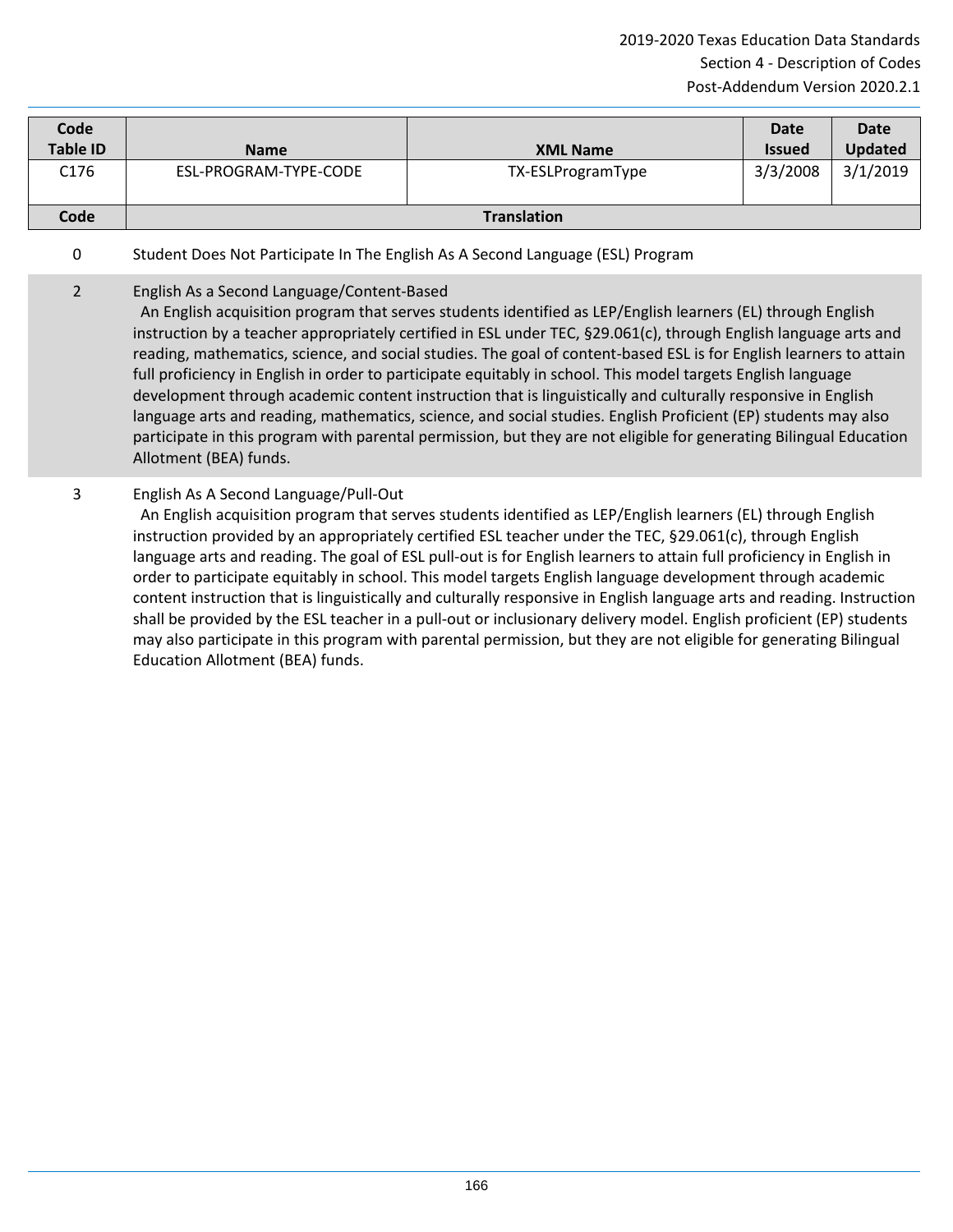| Code<br><b>Table ID</b> | <b>Name</b>                  | <b>XML Name</b>               | Date<br><b>Issued</b> | Date<br><b>Updated</b> |
|-------------------------|------------------------------|-------------------------------|-----------------------|------------------------|
| C221                    | ALTERNATIVE-LANGUAGE-PROGRAM | TX-AlternativeLanguageProgram | 3/1/2019              |                        |
| Code                    |                              | <b>Translation</b>            |                       |                        |

#### 00 Student does not participate in the alternative language program.

#### 01 **Alternative Bilingual Language Program**

The LEA is implementing an alternative bilingual language program approved by the Texas Education Agency due to the submission of a bilingual education exception for the current school year, per 19 TAC §89.1207.

#### 02 **Alternative ESL Language Program**

The LEA is implementing an alternative ESL language program approved by the Texas Education Agency due to the submission of an ESL waiver for the current school year, per 19 TAC §89.1207.